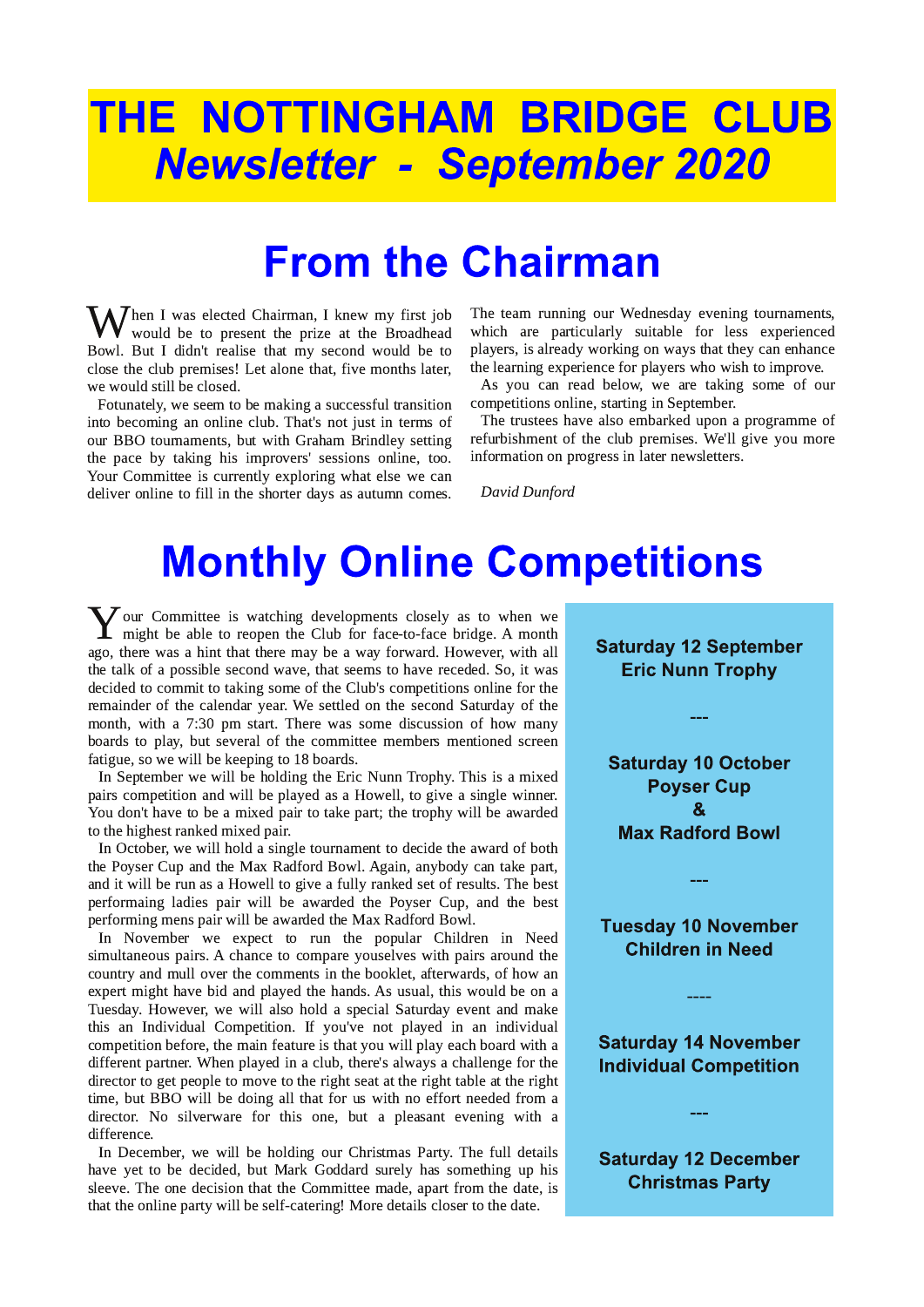## **Masterpoints for Beginners**

**A** s soon as you begin to play in our drives (either display each pair's rank and Masterpoints. This note is a s soon as you begin to play in our drives (either online or at the club) you may notice that the results guide to what Masterpoints are and how they are awarded and used.

### **What are Masterpoints?**

They are actually just numerical  $-$  i.e. Points!! They are  ${\rm free}$  – and are a reward for good play. Masterpoints are

|                                            |              | <b>Wednesday 14 boards</b>       |                   |               |                                            |
|--------------------------------------------|--------------|----------------------------------|-------------------|---------------|--------------------------------------------|
| Ranking Scorecards Matrix Travellers Hands |              |                                  |                   |               |                                            |
|                                            |              | Pairs The Nottingham Bridge Club |                   |               |                                            |
| Pos No                                     |              | <b>Players</b>                   | <b>Points</b>     | $\frac{1}{2}$ | <b>Match Score Master</b><br><b>Points</b> |
| 1.                                         |              | Player 6 & Player H              | 88                | 62.86         | 18                                         |
| $\mathcal{L}$                              | $\mathbf{2}$ | Player A & Player B              | 87                | 62.14         | 12                                         |
| 333                                        |              | Player C & Player D              | 82                | 58.57         | 6                                          |
| .                                          |              |                                  | <b>CONTRACTOR</b> | ----          |                                            |

awarded at all our drives (and at most drives in other clubs you may play at). To acquire Masterpoints, you have to do nothing. They are automatically awarded to both members of a pair who do well in a drive.

#### When are they awarded?

Masterpoints are awarded at Club drives, Teams play and National Events.

If you finish in the top third of places in a drive, both members of the pair are automatically awarded masterpoints. They are awarded whatever is the standard of the opposition. The number of points awarded depends on the number of players in the drive

Typically 40,30,20,10 points are awarded for 1st, 2nd, 3rd and 4th place (both  $N/S$  and  $E/W$ ). The points are assigned to your EBU number.

#### **Why have Masterpoints?**

Your Masterpoints will accrue and when you have accrued enough, you are awarded a rank by the EBU. Points required - Local Master 100, Club Master 200, Area Master 500, District Master 1,000, then at 2,500, 5,000 etc further awards. The awards are publicised in the EBU magazine, and there are certificates awarded, although you may have to print the certificate yourself. Some ranks are accompanied by small gifts (e.g. pen, diary). There are different types of points - Local (usual and most common), Blue, Green, Gold - higher ranked events

You can opt out of Masterpoint awards and Ranks, or they can be Private to you, or Public and visible by everyone.

Full details on www.ebu.co.uk/masterpoints/ranks

Phil Gross

**JULY MASTERPOINT PROMOTIONS** 

\$A53> %3EF7D (3G> .;5=E - 3@ 0;?E7= County Master **3DF 3D5 3D63DF 3D54DF** Marc Gaudart & Dave Nattrass 3 Star Master **5 8 Stuart Wharton** 

### **TYLER HILL BRIDGE CLUB BLUE POINTED SWISS PAIRS COMPETITION**

#### Sunday 20 September starting at 1pm

This is a charity event in aid of Porchlight, Kent's largest charity for homeless and vulnerable people.

Normally, you couldn't contemplate popping down to Kent for a comptettion of this nature, but it's being played on BBO so you don't have to leave the comfort of your own home.

Why are we advertising this tournament? Because this small club - playing once a week with 10-12 tables - has shown the initiative to do its own deal with BBO to ensure that the bulk of the table money can go to the charity rather than to BBO - blazing a trail that we could follow ourselves. It costs 12 BB\$ to enter and more details are available at https://bit.ly/2PKDY4M

### **INTERNATIONAL TEAMS OF FOUR COMPETITION**

The Club has entered a teams of four competition, with a total of 32 teams from the UK, Ireland, Holland and South Africa. It's being played over four days in August and September and is a Swiss (technically Danish, because some teams may play each other more than once) competition, whereby teams work their way up and down a ladder to see who ends up at the top.

Our team had a particularly good first day, winning all three of its matches and finishing top of the ladder. Playing were Geoff Topol, Andrew Scott, Mark Goddard and Patrick Gaudart.

Our thanks to Geoff Topol for putting together the squad of players, who will be competing in the competition. And congratulations on the excellent start!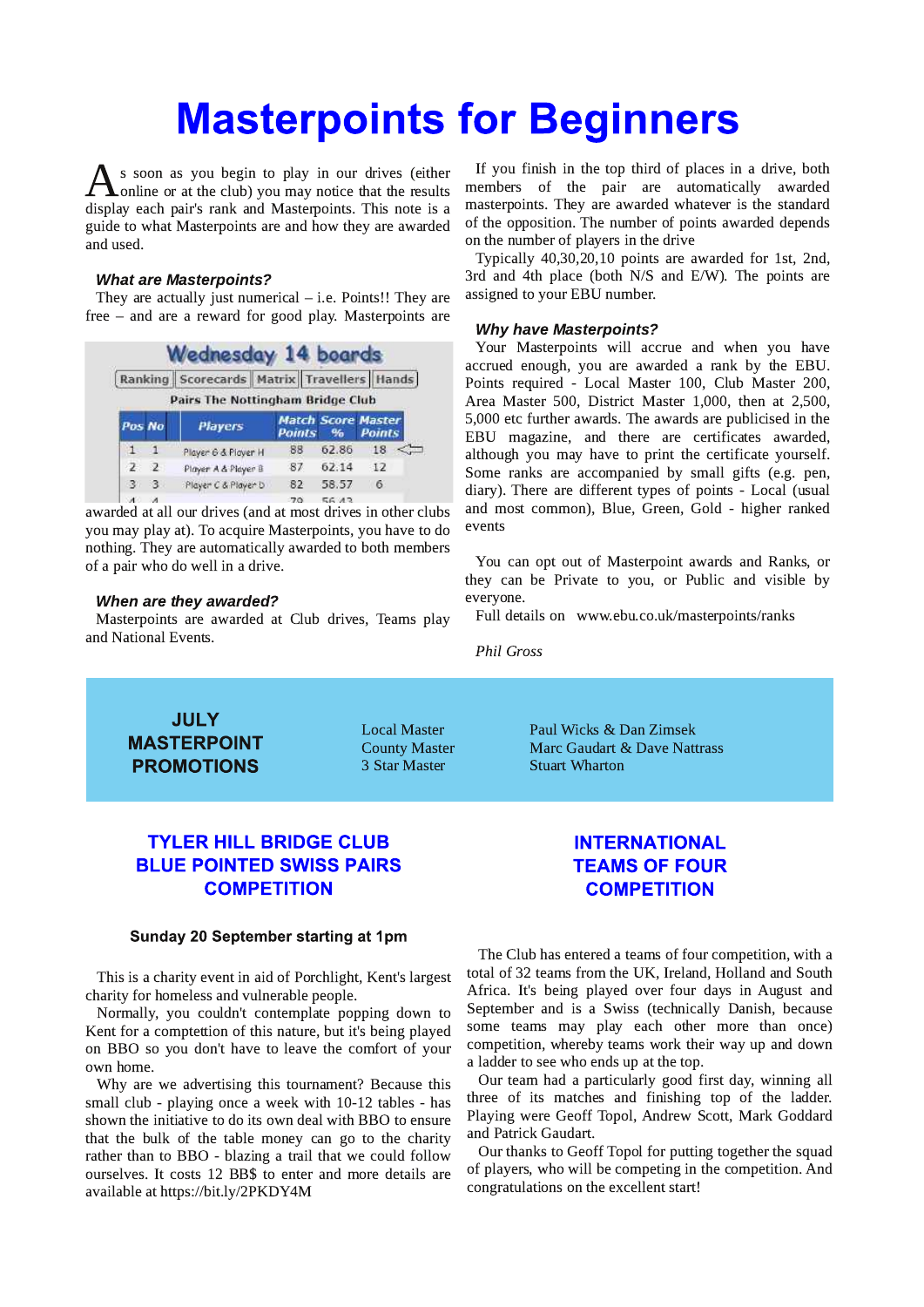## **Bidding Strong Hands: What's the Problem?**

**I** ooking at hand records from club events there appears to be a recurring theme – people have difficulty bidding strong hands and forget an important ooking at hand records from club events there  $\Box$  appears to be a recurring theme  $-$  people have part of playing bridge: Trust partner!

Two hands are reproduced below  $-$  one from a Nottingham Bridge Club event and one from Wollaton Park/Sunday Tigers, (thanks to Andrew Scott for providing the details of that hand). Only 3 pairs (of  $12$ ) played Hand 1 in the right contract, (well done), and only 2 pairs (of 16) got close to the right contract with Hand 2.

Let us look at what should have happened. (We assume all players are playing Acol with 12-14 NT and 3 Weak 2's, East is Dealer).

| <b>Hand 1</b>              |
|----------------------------|
| East                       |
| $\bullet$ KJ               |
| $\blacktriangledown$ AO109 |
| $\triangle A$ O            |
| $\triangle$ AKQJ4          |
|                            |

East opens  $2\clubsuit$  which should be showing  $23+$  or a gamegoing hand in any suit.

West bids 2 $\bullet$  which should be either "Nothing to say" or "Wait and see".

East now rebids (stop)  $3NT -$  showing 25-26 points, balanced or semi-balanced - and West says Pass. Quite a few people with the East hand leapt to 4NT Blackwood (over  $2\blacklozenge$ ). Why, don't you trust partner to bid on if he/she has values<mark>?</mark>

One of the West players reasoned that East must have 2 or 3 spades so decided to bid  $4\spadesuit$  on the presumed 6-2 fit. I think that is reasonable  $-$  but it is NOT forcing, unfortunately his partner decided otherwise and bid 6NT. (For the record  $-$  slam is unmakeable without help from the defence).

| Hand 2            |                                       |
|-------------------|---------------------------------------|
| West              | East                                  |
| ۰                 | $\triangle$ KQ95                      |
| $\bullet$ 97      | $\blacktriangleright$ AK <sub>2</sub> |
| $\triangle$ AKQ43 | $\triangle$ J1098                     |
| $*AKQ843$         | $*92$                                 |

East opens  $1NT(12-14)$ .

West bids [stop]  $3$ . "I have a really good hand with a club suit and is FORCING to game."

East now trusts partner, and since he/she does not know exactly where West wants to play the hand, simply bids  $3\blacktriangleright$  - which shows the lowest first-round control, (the Ace!). If the majors in the East hand were swapped, then the correct bid would be  $3\spadesuit$ ).

West bids  $4\bullet$ , (remember  $3\bullet$  was Forcing, opener cannot Pass).

East bids  $4\mathbf{v}$  – and since this is a repeat of the suit it must be showing the K, (and denying the  $A\spadesuit$ ).

West bids  $7\clubsuit$  !!! (Well done to any pairs who found either 6 $\bullet$  or 6 $\bullet$ ).

Silent Bidder

Graham Brindley's popular online improvers sesssions continue throughout September. Email him at graham@brindley57.plus.com for more information.

**IMPROVE WITH GRAHAM** 

3 Sept Responses to 2NT openers 10 Sept Strong 2 club openers and responses 17 Sept Further discussions on finesses 24 Sept Two-suited overcalls

## **Come and Join Us**



 $\prod$  f you felt this covid thing would all blow over in a week of two, and it wasn't worth getting involved with online bridge, it's not too late to change your mind and din a toe in the water  $\blacksquare$  f you felt this covid thing would all blow over in a week or it's not too late to change your mind and dip a toe in the water. After all, it looks as though it will be with us for a while yet.

We've run a number of familiiarisation sessions for people to get them comfortable with playing on BBO. And we'd be happy to run some more. You don't need a computer, some people even prefer playing on a tablet. If you'd like to give it a go, just drop an email to Chairman@NottinghamBridge.Club and we'll take you through it.